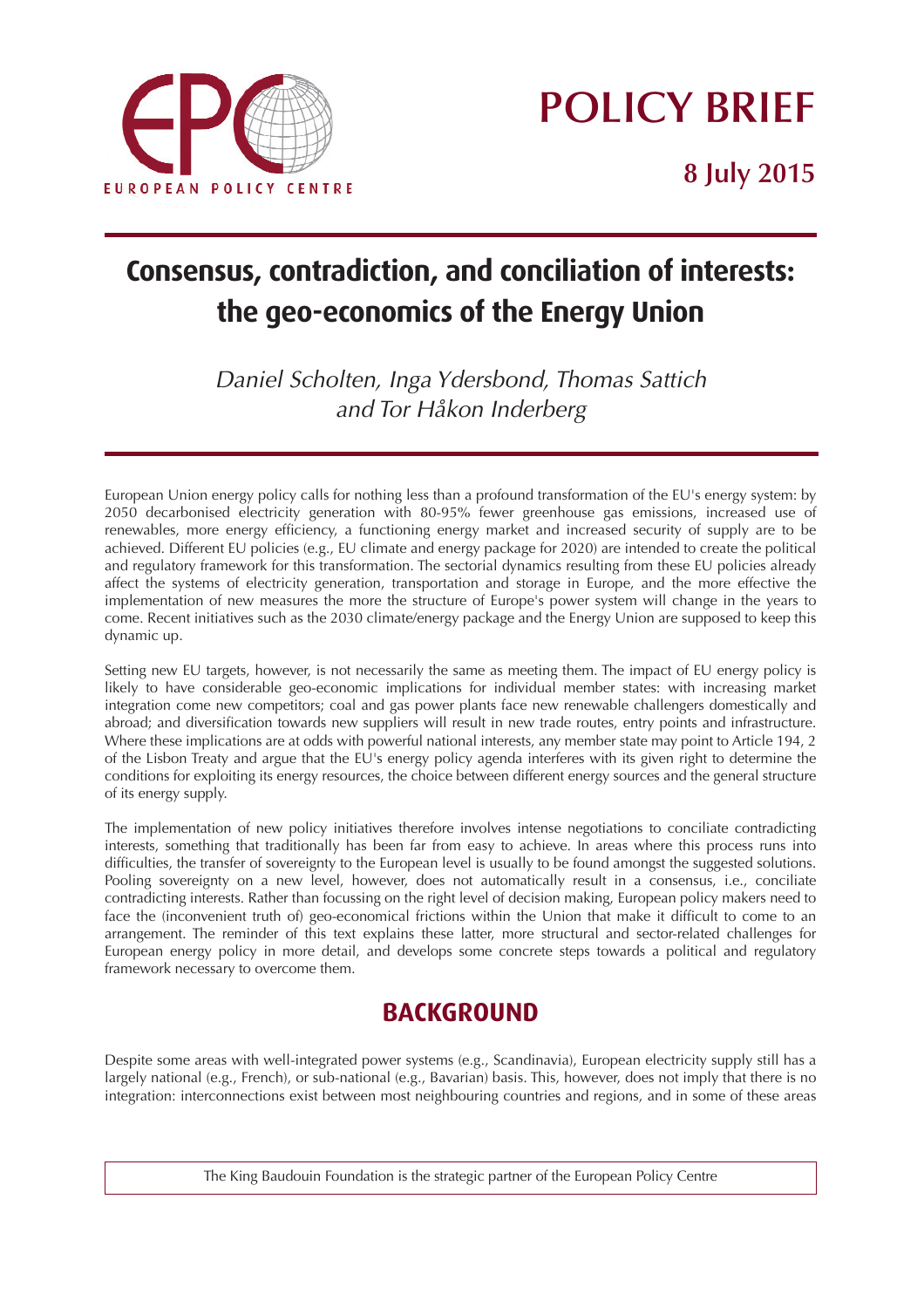the power transmission infrastructure has significant exchange capacity (e.g., Germany and the Netherlands). In sum, the power system in Europe can be described as a heterogenic patchwork of semi-integrated and non-integrated regional, national and sub-national power systems. Power generation, transmission, distribution and consumption in Europe can thus only partly be described as European.

On various dimensions, EU energy policy aims at breaking the still prevalent national rationale in the energy sector, and at convincing actors that the exchange and trade of electricity within national boundaries is no longer an adequate option. Following these EU policies the system of power generation, transmission and consumption in Europe would take steps towards becoming a European one. The basic assumption behind these policies is that the structure of today's European power system is sub-optimal and further integration development of the European grid infrastructure is expected to create economies of scale and utilise more of the technical capacity seen from a European level. EU energy policy is therefore expected to result in a more efficient power system with less overcapacity but greater security of supply and lower electricity prices. Moreover, it is widely believed that a deeper integrated system is crucial for the integration of more renewables.

Historically, the involvement of the European Community on the field of energy developed only recently. Due to long investment cycles and permitting processes, and interest structures in the power sectors, the European Union could only partly achieve stronger integration. The Energy Union and the 2030 climate and energy package therefore have to be understood as the latest steps of a continuous effort to accomplish deeper integration of power systems in Europe. The successful implementation of these latest initiatives may, however, run into difficulties, as they – just as earlier initiatives – imply a change in location of generation capacity beyond national borders, thereby altering the topography of the existing power system:

**Market integration,** which is the gradual creation of a Europe-wide market for electricity by means of grid integration and common market rules, implies that new competitors to domestic producers emerge, and that electricity companies which are not efficient enough to withstand competition in a European market will get into trouble, while other utilities (including foreign) will be able to strengthen their market position. Moreover, a European power market implies that the interconnection capacity (shortage) along borders will cease to protect domestic markets from foreign competition; a successful EU market integration policy thus increases the likeliness of generation capacity to migrate beyond national borders.

**Promotion of renewables** implies three important changes to the European power system: first, some countries are better qualified to become competitive producers of renewable energy than others. Countries may also offer better incentives for expanding capacity. Second, most new renewable generation capacity will be of an intermittent nature. Increasing the use of this form of power generation in one part of Europe therefore also implies potential growing balancing costs elsewhere. Third, renewable electricity implies distributed generation, and hence allows for a business model that brings together a larger number of smaller generation units dispersed over larger territories. National authorities may therefore decide to keep power systems decentralised in order to protect particular industries from the competitive pressures of European markets.

**Supply diversification** implies two distinct impacts on energy systems in Europe: First, diversification will lead to altered entry points to the European energy system, for example new LNG terminal capacity (e.g., in Central and Eastern Europe). Some member states might perceive a risk of losing power generation to regions closer to new entry points, and are likely to oppose further steps in such a direction. Second, stimulating the construction of inter-member state transmission infrastructure is a main part of the EU's supply diversification strategy, as outlined in the Energy Union communication. Yet increased interconnection capacity would not only increase the ability to secure and stabilise power supplies, but (as in the case of market integration) also contribute to shifts in power generation capacity.

### **STATE OF PLAY: a European catch-22**

Each of the above-mentioned policies has distinct implications for the power sector of individual member states and thus the geo-economic balance in Europe. To protect their (national) economic assets, each member state will assess the impact of these elements of European energy policy on its national power sector; organised interests within the national energy sector on the other hand will analyse the impact of the three policies on their businesses and start to influence the bargaining position developed by their national governments. Implicitly or explicitly, both sides of the still-existing tight state-company relationships will define a position to be taken in EU-level negotiations towards other European governments and the diverse set of actors on the European level.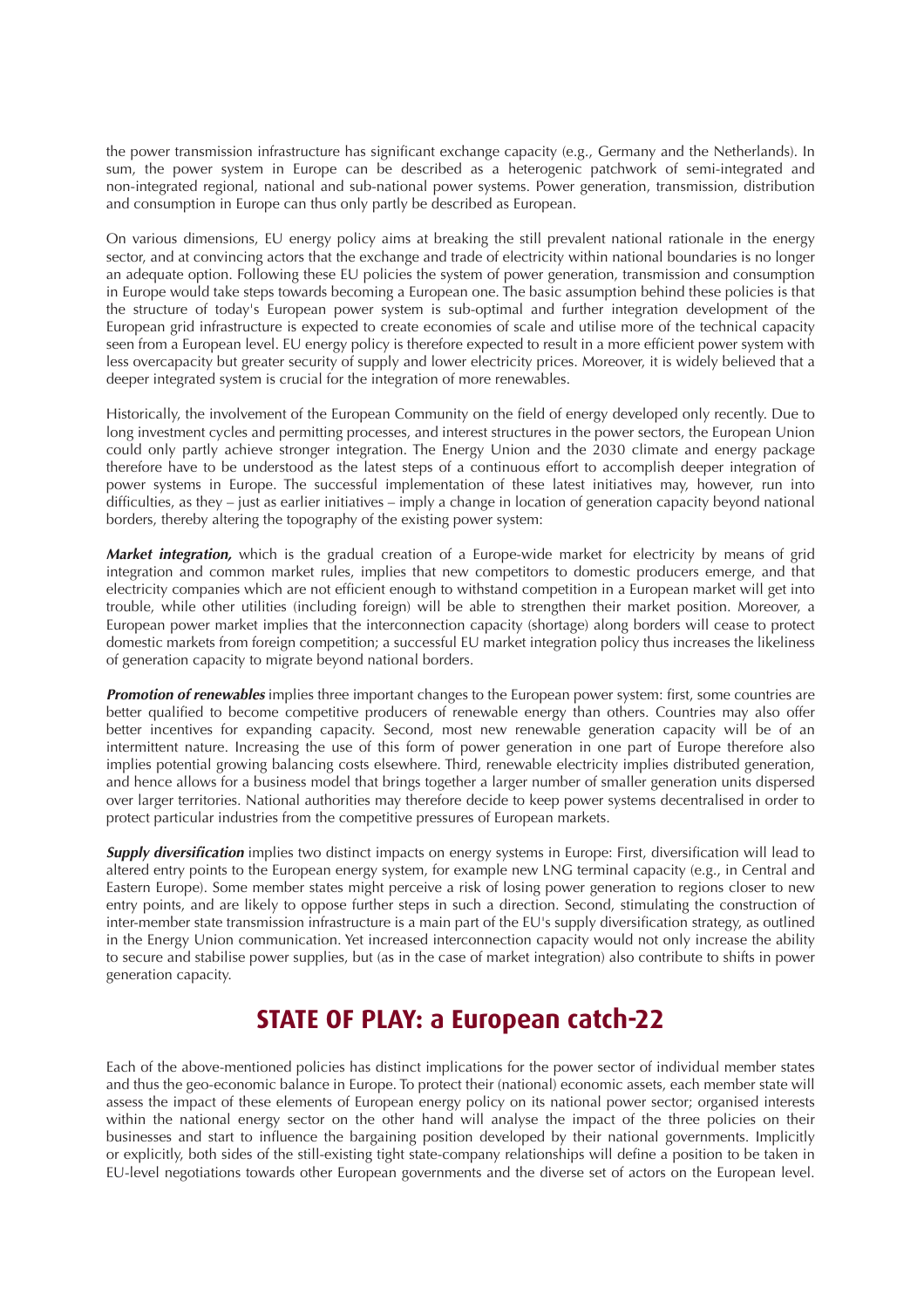The resulting frictions at the EU-level would be negligible if the balance between winners and losers was approximately equal across member states, and if the regulatory framework established a level playing field and net gains for all market players; yet, not every country or energy company is likely to benefit equally from the changes involved with new EU policies on the field of energy.

If implemented and effective, EU energy policy may increase dependency on the goodwill and the capability of (power and grid companies in) neighbouring states to uphold electricity supply in another. Europe is hence confronted with a 'catch-22': on the one hand are the advantages of European energy policy, but on the other the potentially painful adaptations of power generation, distribution and consumption imply risks for the national power industry. Existing or future instruments of EU energy policy will have to overcome reluctance to integrate power systems; where these instruments will be needed, and what form they will have to take, largely depends on variations in member states' benefits and costs involved with adapting the national energy sector to the ends of EU energy policy.

Taking stock of the various characteristics of national energy systems in Europe is imperative before new EU policies can be negotiated effectively. Moreover, strongly differing political positions on energy-related matters (e.g., renewables, shale gas and nuclear power) between member states need to be identified and systematically analysed. Both the analysis of national energy systems and policies will allow the identification of latent conflicts of interests between member states and options to settle them by means of existing or new instruments of European Union energy policy. Such an analysis of the state of play will ideally help in finding an EU-level energy policy framework capable of overcoming the geo-economic antagonisms that otherwise might constitute a major impediment for the negotiation and/or implementation of new measures and more integration, responding to the questions above. Currently, therefore, three questions need to be addressed:

- 1. Which countries, regions and companies are likely to benefit or lose from the energy transition that follows the EU agenda in the field of energy policy, and in what ways?
- 2. How will these geo-economic consequences affect patterns of consensus, cooperation and conflict between member states at the European level of energy policy?
- 3. Does the European Union have the necessary instruments at its disposal to overcome conflicts of interest, and if not, what instruments could be developed to achieve this?

### **PROSPECTS**

If policy makers at the European level are to successfully negotiate and implement the Energy Union and the 2030 climate and energy package, they need to find a way to balance the geo-economic frictions between member states caused by EU energy policy. A regulatory framework is needed that is capable of easing geo-economic concerns through transparent governance structures such as co-ownership of grid assets or co-decision making of grid operations, whether between two or more countries or at the EU level. Moreover, at the business level clear contractual agreements between parties regarding energy and cash flows are another means to avoid potential conflict and handle eventualities. Hence, addressing the root causes of conflicting interests is necessary in order to provide institutional means to handle outcomes of EU energy policy that otherwise could be labelled unfair.

The latest developments in the field of EU energy policy do, however, still resemble an eclectic process: the goals are clear, but as of today there is no clearly formulated and fundamental analysis of those geo-economic factors and interests which partly foster, and partly contradict, the implementation of new measures to reach these goals. Issues like the unfinished unbundling process (i.e., of long-established and poorly transparent structures of command and control) or the insecurities surrounding price formation in the renewables sector persist; as a result, the EU's efforts to stimulate the construction of new (renewable) generation capacity and new interconnectors between member states simultaneously fall short of the possible. Hence, before discussing new EU policies, the will to address those factors that contradict the goals of EU energy policy is imperative. Only then can a fitting framework of measures, instruments and regulations be found that conciliates interests that do not consent.

Thus, in order to reach the goals of EU 2030 and the Energy Union, the will to openly identify and address economic antagonisms caused by EU energy policy is needed. Addressing the three above-mentioned questions is